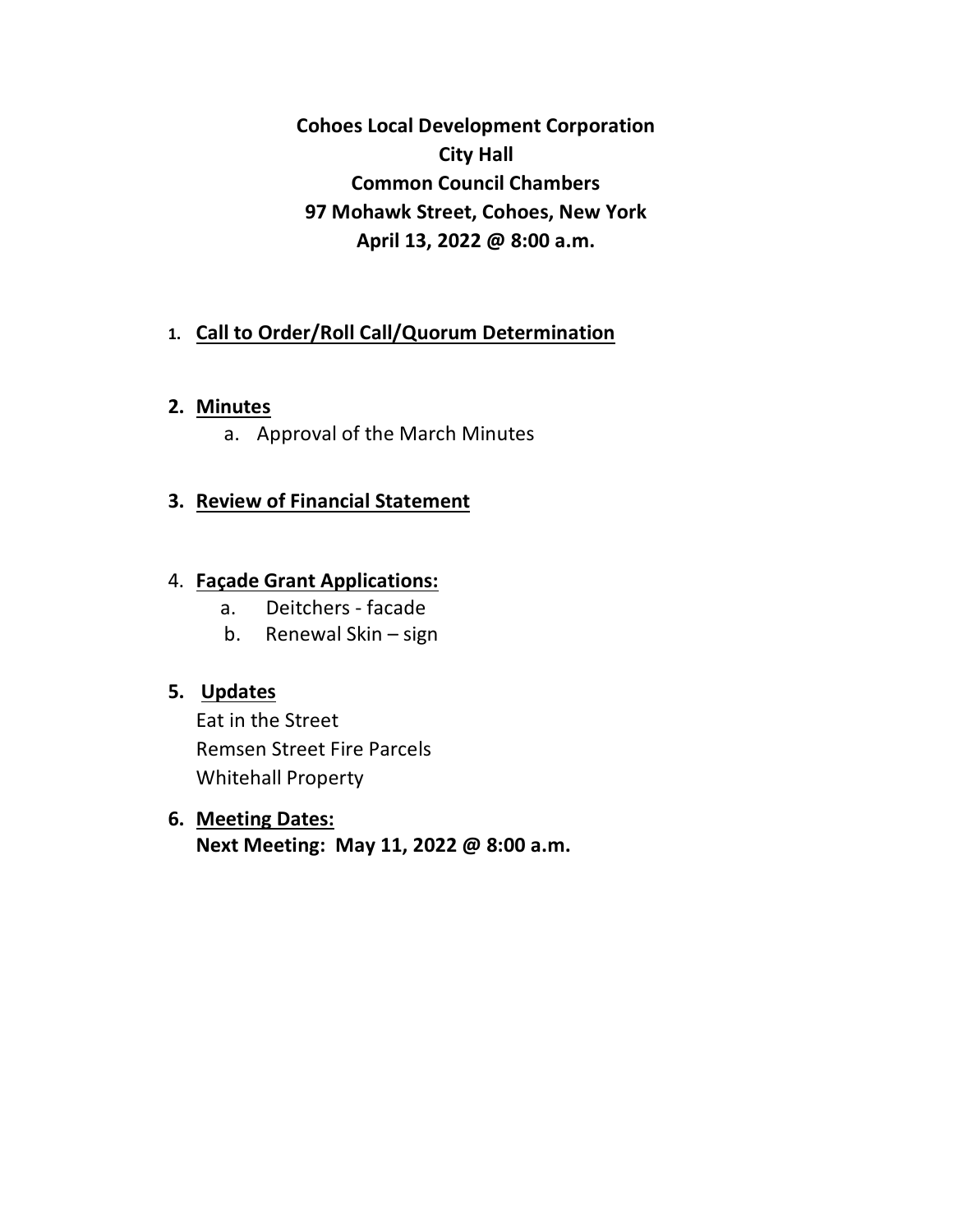### **MINUTES OF THE MEETING OF THE COHOES LOCAL DEVELOPMENT CORPORATION BOARD HELD ON MARCH 16, 2022 @8:00 A.M. CITY HALL 97 MOHAWK STREET COHOES, NEW YORK 12047**

#### **MEMBERS PRESENT:**

 Barbara Hildreth Stephen Napier Evan Lamb Karen Miscavage

**MEMBERS NOT PRESENT:** Jeffrey Bradt

ALSO PRESENT: Mike Durocher, CFO Debbie Jacques, CEO

Ms. Hildreth called the meeting to order at 8:00 a.m.

#### **Presentation of the Minutes**

Ms. Hildreth stated that the February minutes were not available and would be presented at the next meeting.

#### **FINANCIALS**

 Mr. Durocher reported that the balance in the operating account as of March 7, 2022 was \$210,493.07 and that all the bills have been paid to date. Mr. Durocher gave the board an update on the loans. Mr. Durocher stated that our attorney has been instructed to send a letter to Café Monocle and to start action if we do not receive any payment. Mr. Durocher further reported that Fur Ever Friends has fallen behind again – Mrs. Jacques stated she would reach out to Mr. Hancock. Mr. Durocher also reported that Café Con Mel and Sweet Happy Days are both 2 months behind – Mr. Napier stated that he would contact Melanie Diaz and Brenda Hage to get an update on payment of the loans. There were no questions from the board at this time. Mr. Napier made a motion to accept the financials. Mr. Lamb seconded the motion. Motion passed unanimously.

#### **UPDATE ON FIRE PARCELS:**

Mrs. Hildreth invited the City Planner, Joseph Seman-Graves to give the board and update of the fire parcels sites. Mr. Seman-Graves stated that the public auction for the foreclosure of 226 Remsen Street has been set for April 1, 2022. Mr. Graves stated that he will be attending the auction with Ms. Hedgeman. He further stated that Ms. Hedgeman had sent a letter to the Referee expressing our interest in the purchase of the parcel. Mr. Graves also stated that he and Mr. Napier have been reaching out to Albany County in hopes of moving the tax foreclosure process up for the other parcels.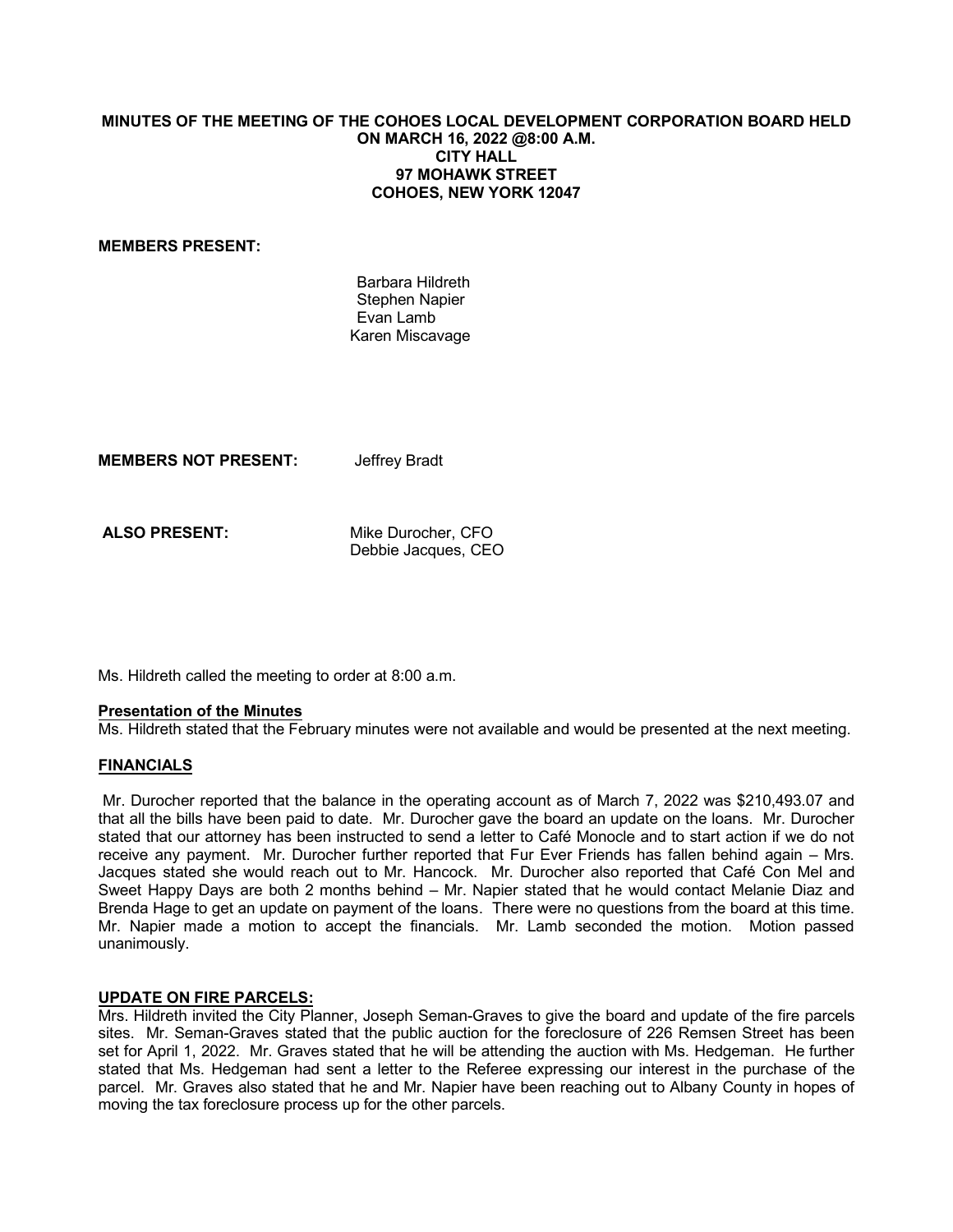#### **UPDATES:**

Mr. Napier stated that we are working on the dates for Eat in the Street and that we may look to make some changes due to the fact that the City will be hosting Rock the Block again this year and it is hard to shut Remsen Street down 2 nights in a row. Mr. Napier stated that he should have updates by the next meeting.

### **INTERVIEW WITH BOULEVARD DEVELOPMENT LLC FOR WHITEHALL PROPERTY**

Mrs. Hildreth invited Mr. Larry Schillinger and Mr. Nate Kelman, members of Boulevard Development, LLC, to speak to the board. Mr. Kelman stated that he is a lifelong resident of Cohoes and he is also the owner of Kelman Recycling (the adjoining property owner). Mr. Kelman and Mr. Schillinger gave the board their background and experience and that they understand that risk that come along with developing a site which was a former landfill and that they also understand that they will need to get DOT approval for a curb cut. Mr. Schillinger stated they will be seeking federal grant funds for remediation and that the timing for such funds is very good at this time. Several of the board members had questions. Mrs. Jacques stated that this is just the first meeting and that we should schedule public meetings with planning, zoning and council members to discuss the potential project. Mr. Napier stated that he would speak to Mr. Graves about some future meeting dates and times. Mrs. Hildreth thanked Mr. Kelman and Mr. Schillinger for their presentation.

Being no further business Mr. Napier made a motion to adjourn the meeting. Mr. Lamb seconded the motion. Motion passed unanimously.

Meeting was adjourned at 9:32 am

Minutes submitted by Debbie Jacques.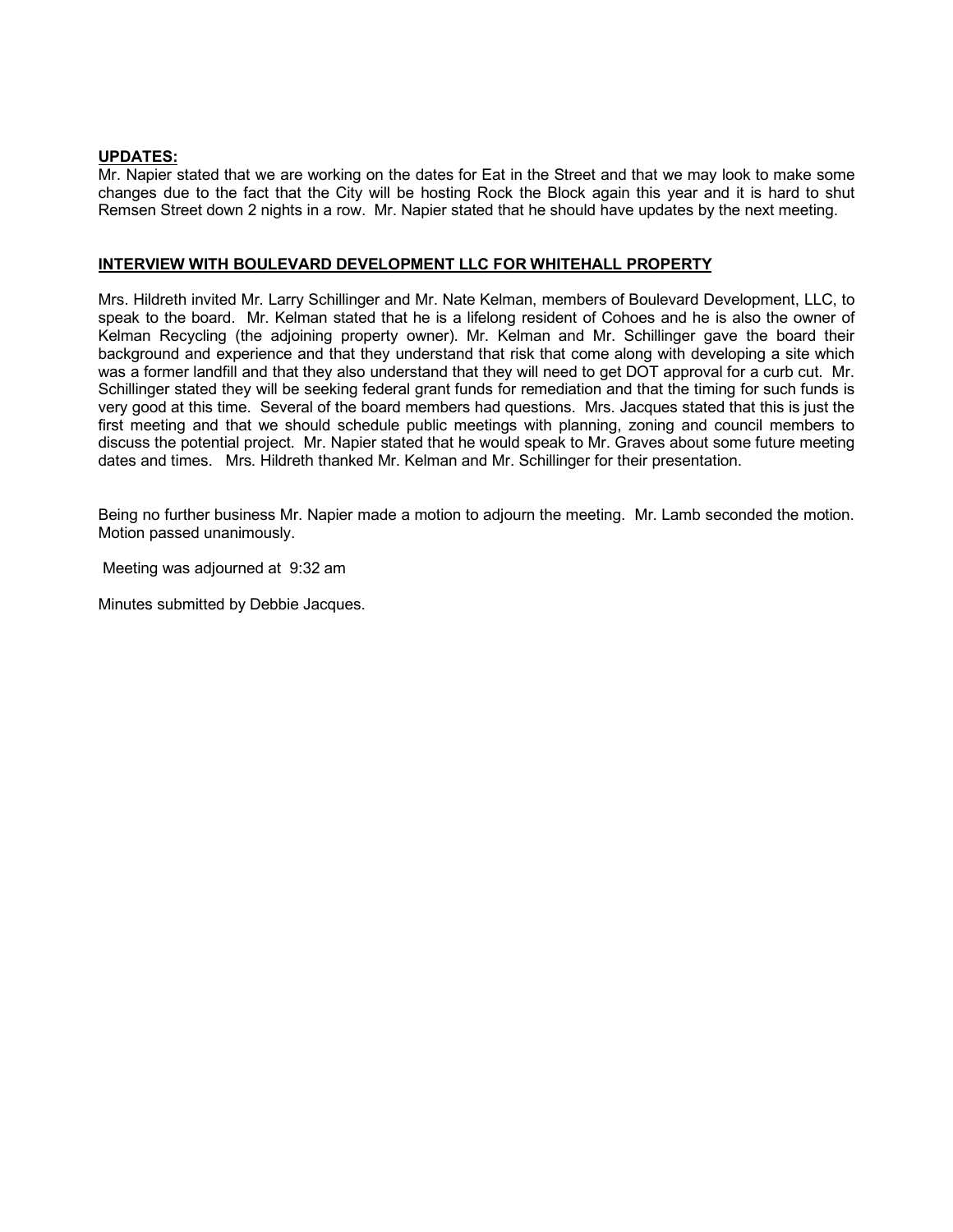**9:17 AM** 

**04/11/22** 

- 96

To provide the control

math annul 2001 - 2002, a 2003, an 2009, ann ann an 2004.

**Accrual Basis** 

|                                          | Apr 11, 22 |
|------------------------------------------|------------|
| <b>ASSETS</b>                            |            |
| <b>Current Assets</b>                    |            |
| <b>Checking/Savings</b>                  |            |
| Pioneer operating                        | 208,434.47 |
| <b>Total Checking/Savings</b>            | 208,434.47 |
| <b>Accounts Receivable</b>               |            |
| <b>Accounts Receivable</b>               | 10,917.08  |
| <b>Total Accounts Receivable</b>         | 10,917.08  |
| <b>Total Current Assets</b>              | 219,351.55 |
| <b>Fixed Assets</b>                      |            |
| <b>Property Held For Investment</b>      | 162,606.55 |
| <b>Total Fixed Assets</b>                | 162,606.55 |
| <b>Other Assets</b>                      |            |
| Allowance for Uncollectibles             | -74,931.36 |
| Small Business Loan Program              |            |
| <b>Babes Diner</b>                       | 36,087.64  |
| <b>Bye-I Brewing</b>                     | 11,540.77  |
| Cafe Monocle                             | 20,824.66  |
| <b>Casey Heslin</b>                      | 9,796.80   |
| Caskade                                  | 7,057.18   |
| Dennis Holtzman                          | 3,969.40   |
| Diaz Enterprise NY                       | 7,927.68   |
| <b>Donald Russell</b>                    | 4,733.33   |
| <b>Foundry for Art Design</b>            | 22,172.48  |
| <b>Fur-Ever Friends</b>                  | 7,766.17   |
| Sweet Happy Days, LLC                    | 19,415.50  |
| <b>Thomas Durrant</b>                    | 17,385.27  |
| Trudeau                                  | 3,308.05   |
| <b>Total Small Business Loan Program</b> | 171,984.93 |
| Total Other Assets                       | 97,053.57  |
| <b>TOTAL ASSETS</b>                      | 479,011.67 |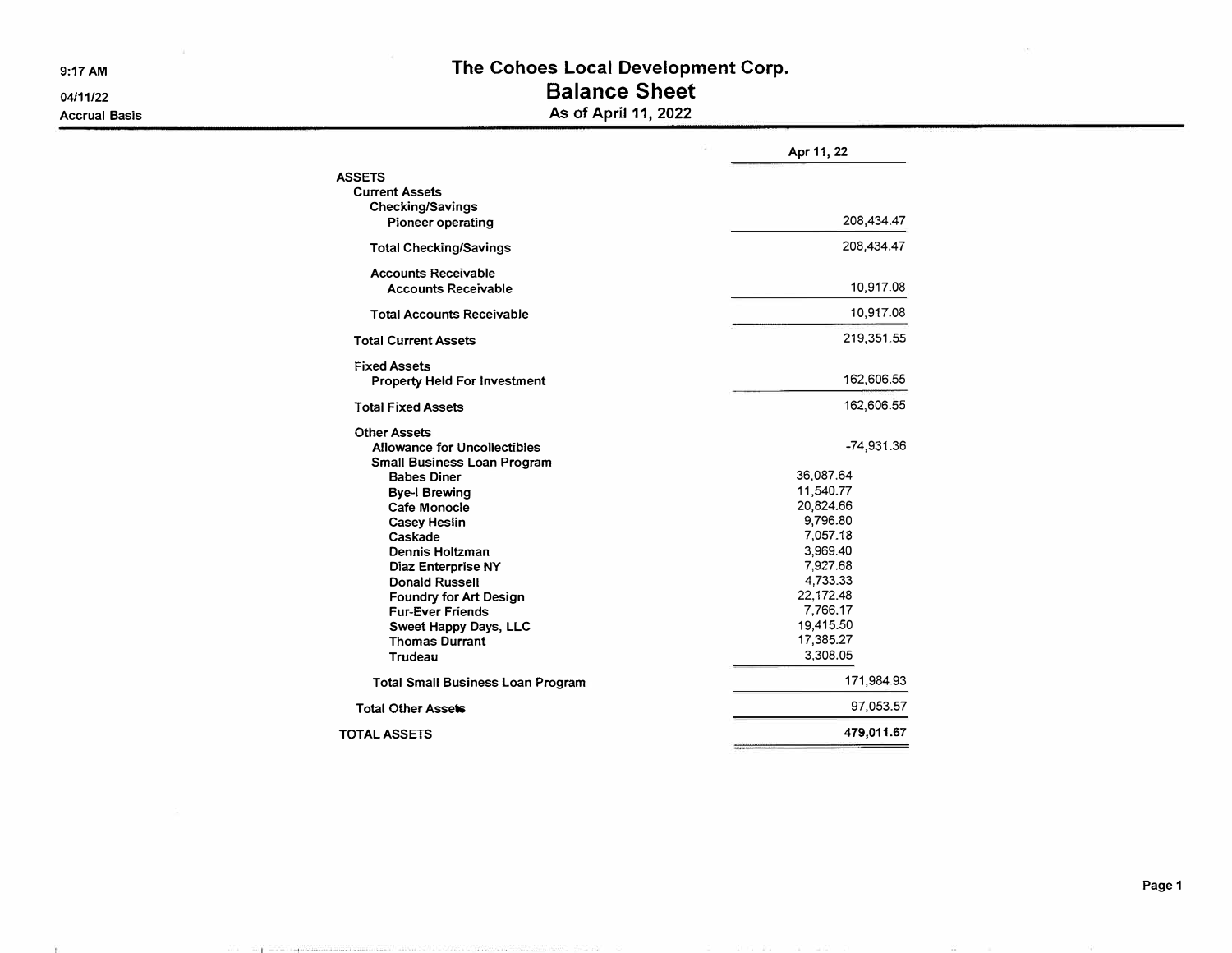**9:17 AM** 

**04/11/22 Accrual Basis** 

ca.

 $E$ 

3333

 $\label{eq:1} \alpha_{\alpha} = \frac{1}{2} \sum_{i=1}^{n} \alpha_{i} \left( \frac{1}{2} \sum_{i=1}^{n} \alpha_{i} \left( \frac{1}{2} \sum_{i=1}^{n} \frac{1}{2} \right) \right)$ 

74

### **The Cohoes Local Development Corp. Balance Sheet As of April 11, 2022**

|                                                                                                         | Apr 11, 22                              |  |  |  |  |  |
|---------------------------------------------------------------------------------------------------------|-----------------------------------------|--|--|--|--|--|
| <b>LIABILITIES &amp; EQUITY</b><br>Liabilities<br><b>Current Liabilities</b><br><b>Accounts Payable</b> |                                         |  |  |  |  |  |
| <b>Accounts Payable</b>                                                                                 | 280,00                                  |  |  |  |  |  |
| <b>Total Accounts Payable</b>                                                                           | 280.00                                  |  |  |  |  |  |
| <b>Total Current Liabilities</b>                                                                        | 280.00                                  |  |  |  |  |  |
| <b>Total Liabilities</b>                                                                                | 280.00                                  |  |  |  |  |  |
| Equity<br>Remsen St Co-Development<br><b>Retained Earnings</b><br>Net Income                            | 55,020.50<br>436,606.17<br>$-12.895.00$ |  |  |  |  |  |
| <b>Total Equity</b>                                                                                     | 478,731.67                              |  |  |  |  |  |
| TOTAL LIABILITIES & EQUITY                                                                              | 479,011.67                              |  |  |  |  |  |

 $\sim$ 

manage of a common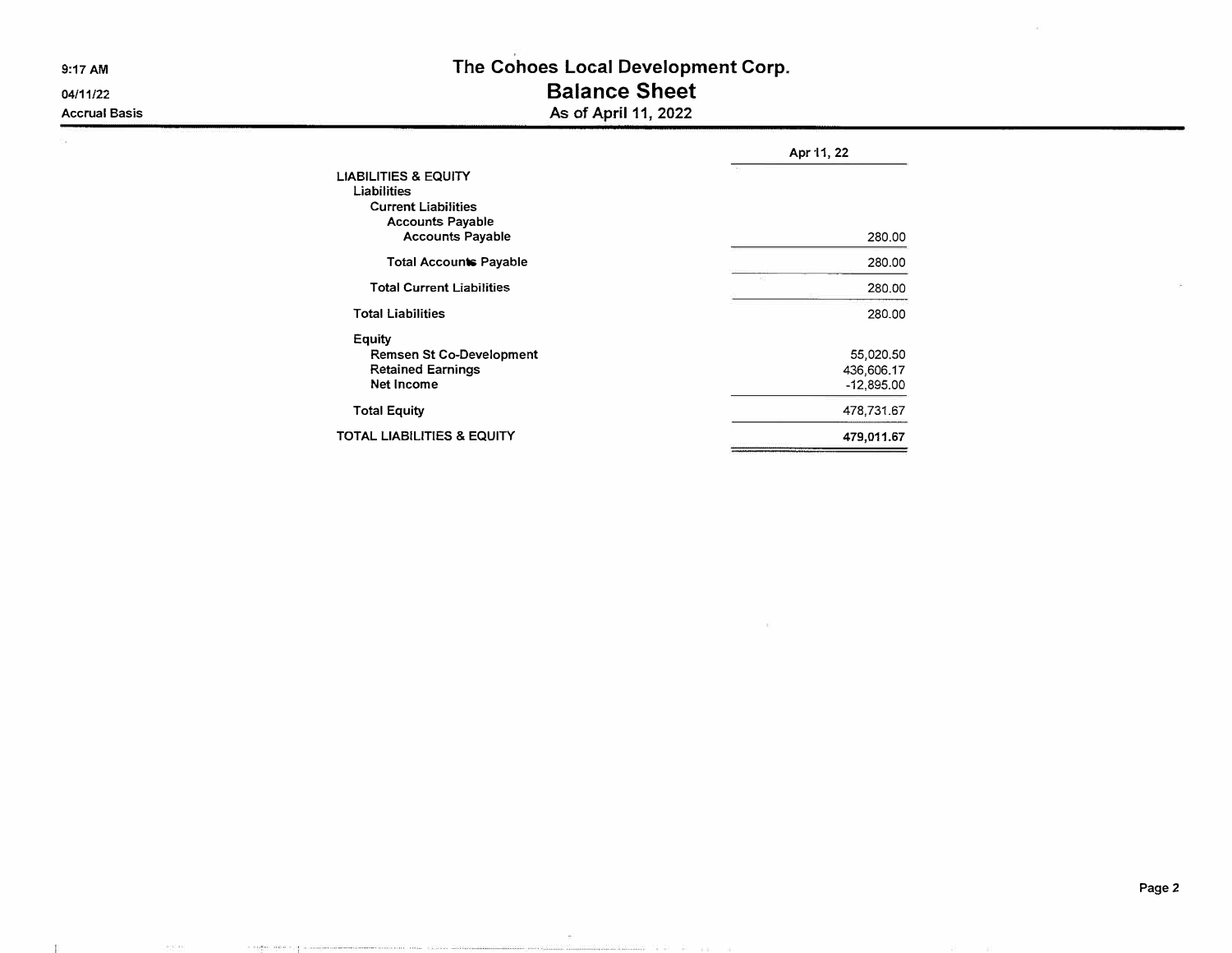**9:16AM** 

**04/11/22 Accrual Basis** 

- 10

 $\frac{1}{2}$  30 m m s  $\lambda$ 

 $\mathbb{R}^n$  . The space

## **The Cohoes Local Development Corp. Profit & Loss January through December 2022**

|                                | Jan - Dec 22 |
|--------------------------------|--------------|
| Ordinary Income/Expense        |              |
| Income                         |              |
| Gain from sale of property     | 500.00       |
| Interest on Loans              |              |
| Late Charges on loans          | 174.60       |
| Interest on Loans - Other      | 1,322.80     |
| <b>Total Interest on Loans</b> | 1,497.40     |
| <b>Total Income</b>            | 1,997.40     |
| Expense                        |              |
| <b>Dues and Subscriptions</b>  | 125.00       |
| <b>Filing Fees-Loans</b>       | $-37.80$     |
| <b>Marketing Expenses</b>      | 1,270.00     |
| <b>Miscellaneous</b>           | 189.00       |
| <b>Network Support</b>         | 50.00        |
| Oper Cost for Prop Held        | 181.70       |
| Postage and Delivery           | 182.00       |
| <b>Professional Fees</b>       |              |
| Accounting                     | 2,000.00     |
| Accounting-HUD                 | 1,500.00     |
| <b>Executive Director</b>      | 3,000.00     |
| <b>Legal Fees</b>              | 1,732.50     |
| <b>Professional Fees</b>       | 4,700.00     |
| <b>Total Professional Fees</b> | 12,932.50    |
| <b>Total Expense</b>           | 14,892.40    |
| <b>Net Ordinary Income</b>     | $-12,895.00$ |
| Net Income                     | $-12,895.00$ |

**Page 1**